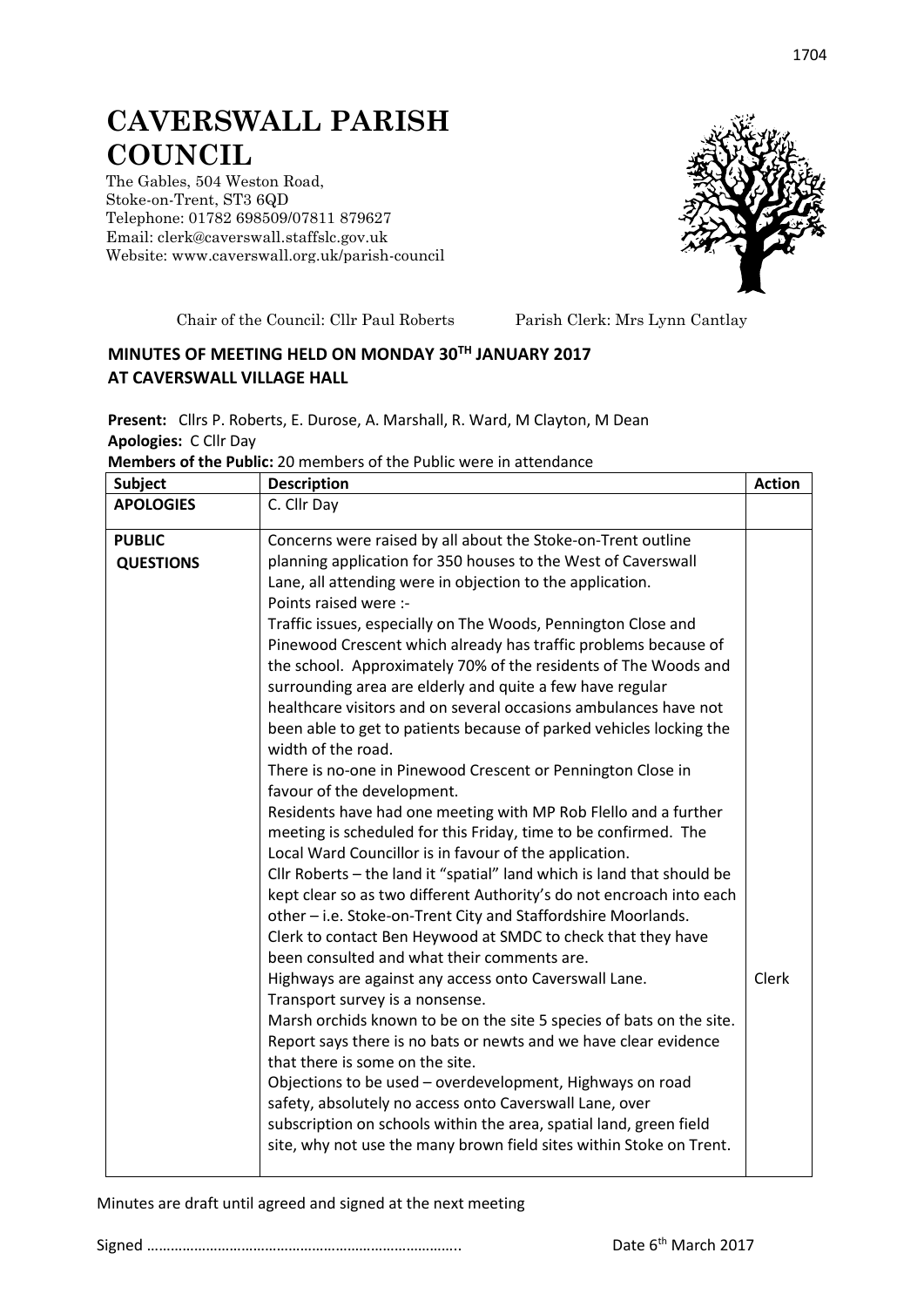| <b>Subject</b>                                                    | <b>Description</b>                                                                                                                                                                                                                                                                                                                                                                                                                                                                                                                                                                                                                                                                                                                                                                                                                                                                                                                                                                                                                                                                                                                    | <b>Action</b> |
|-------------------------------------------------------------------|---------------------------------------------------------------------------------------------------------------------------------------------------------------------------------------------------------------------------------------------------------------------------------------------------------------------------------------------------------------------------------------------------------------------------------------------------------------------------------------------------------------------------------------------------------------------------------------------------------------------------------------------------------------------------------------------------------------------------------------------------------------------------------------------------------------------------------------------------------------------------------------------------------------------------------------------------------------------------------------------------------------------------------------------------------------------------------------------------------------------------------------|---------------|
|                                                                   | We challenge the transport survey. No special circumstances to<br>use a green field site enough brown field sites to meet the housing<br>requirement Clerk to contact Ben Haywood what SMDC comments<br>are and have they been approached.<br>Several people reported that they were having problems accessing<br>the planning portal to make comment PC to make refence to this<br>on when submitting their comments.<br>Parish Council will be backing the residents of the Wood and<br>surrounding area in Objecting to the development<br><b>Caverswall Post Office &amp; Shop</b><br>The owner of the shop was at the meeting and he advised the<br>Council that business has basically remained the same, some ideas<br>have been given to him. He also advised that he has only got 3                                                                                                                                                                                                                                                                                                                                          |               |
|                                                                   | weeks left before he must make his decision.<br>Clerk to put a further post on the Facebook page                                                                                                                                                                                                                                                                                                                                                                                                                                                                                                                                                                                                                                                                                                                                                                                                                                                                                                                                                                                                                                      | Clerk         |
| <b>MINUTES</b>                                                    | It was resolved that the minutes of the previous month's meeting<br>were to be signed as a true and correct record.                                                                                                                                                                                                                                                                                                                                                                                                                                                                                                                                                                                                                                                                                                                                                                                                                                                                                                                                                                                                                   |               |
| <b>DECLARATION OF</b><br><b>INTEREST</b>                          | None                                                                                                                                                                                                                                                                                                                                                                                                                                                                                                                                                                                                                                                                                                                                                                                                                                                                                                                                                                                                                                                                                                                                  |               |
| <b>REPORTS</b><br><b>COUNTY/DISTRICT</b><br><b>COUNCILLORS</b>    | 14/17 County Councillor - not present<br>15/17 District Councillor - nothing to report.                                                                                                                                                                                                                                                                                                                                                                                                                                                                                                                                                                                                                                                                                                                                                                                                                                                                                                                                                                                                                                               |               |
| HANDYMAN/<br><b>LENGTHSMAN</b>                                    | Nothing                                                                                                                                                                                                                                                                                                                                                                                                                                                                                                                                                                                                                                                                                                                                                                                                                                                                                                                                                                                                                                                                                                                               |               |
| <b>MATTERS ARISING</b><br><b>FROM PREVIOUS</b><br><b>MEETINGS</b> | <b>HIGHWAYS ISSUES -</b><br>16/17 - Grids and Drains<br>School Lane drains were reported to Highways again.<br>Clerk to find out about any weight restrictions to Caverswall from<br>Highways.<br>$17/17$ - Footpaths<br>Clerk to contact Enforcement re new gateway entrance to Little<br>Intake Farm.<br>18/17 - Bus Shelter by Scout Hut<br>(05/17, 151/16, 138/16, 120/16, 103/16)<br>Cllr Roberts reported that the lady who was looking into the<br>ownership has left so process will have to be started again with a<br>new person.<br>19/17 - Fencing along The Dams<br>(06/17, 152/16, 139/16, 104/16, 67/16, 41/16, 26/16, 15/16)<br>Clerk has spoken to Ward Fencing someone coming to look and<br>quote on Saturday 4 <sup>th</sup> February 11pm.<br>Cllr Roberts has also spoken to A & R Fencing they are ringing him<br>tomorrow<br>20/17 - Car Park Access Barriers<br>$(08/17, 153/16, 141/16, 126/16, 113/16)$<br>Should be installed in next few weeks. Will try and fit at weekend<br>still need to see a copy of their insurances and risk assessment and<br>method statements, Cllr Marshall to obtain these. | AM            |

Minutes are draft until agreed and signed at the next meeting

Signed …………………………………………………………………….. Date 6